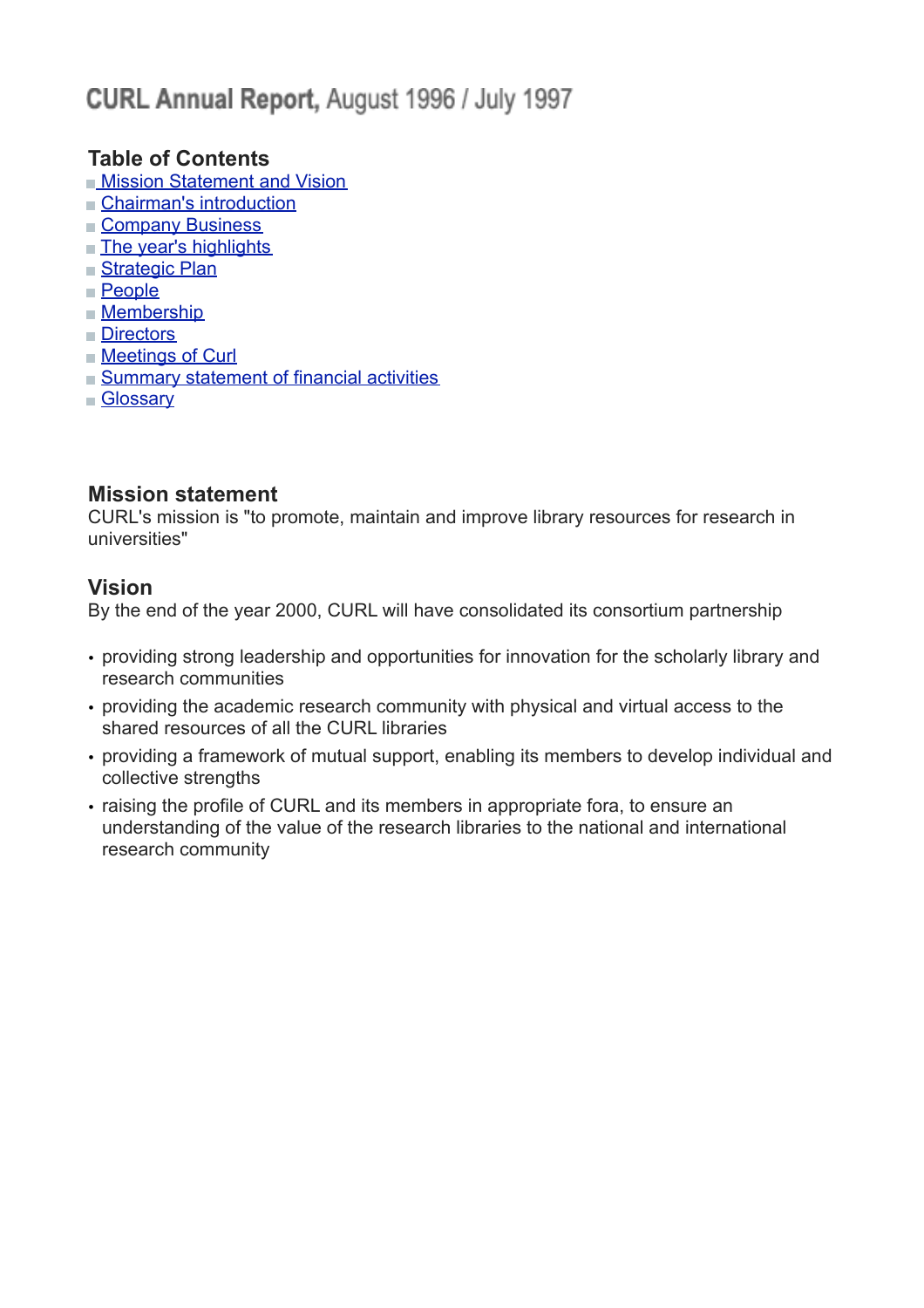### **Chairman's Introduction**

I am delighted to have the opportunity of introducing this annual report, which marks an important stage in CURL's development. The year under review has seen an expansion of CURL's membership, which now numbers twenty six institutions. The CURL database, and the COPAC service which derives from it, continues to underpin CURL's consortial activities, but the database is by no means the sole focus for CURL. Among new collaborative initiatives that have taken place over the past year have been a CURL monograph interlending trial, a CURL study tour to the United States for interlending staff, and the forging of closer links with the Research Libraries Group (RLG) and the CIC.

Work on developing CURL's new strategic plan dominated our work in the second half of the year. I believe the plan will provide us with a clear direction for our strategic priorities, and will enable us to move forward, not only in those areas where the CURL institutions have been accustomed to collaborate, but also in new spheres of activity. As might be expected, within a consortium environment, the plan evolved through a process of consultation and iteration, and I am grateful to all the CURL members who contributed to this process.

Research libraries are facing some major challenges as they move into the next century. We must be sensitive to the continuing need to collect, preserve and make accessible information in traditional format, while at the same time being willing to embrace the opportunities that new technology presents. We will need to be enterprising and imaginative in meeting these challenges. CURL's partnership will provide us with a sound framework of support and will enable us to achieve collectively more than we can hope to do individually.

### **Company Business**

#### **Changes in the structure of the CURL Board and the management of CURL business**

Following recommendations made by the then Directors, at their meeting in June 1996, a special resolution was passed at the Annual General Meeting, to reduce the number of Directors to eight. Nominations were invited for membership of the new Board of Directors, with nominations received being equal to the number of seats on the Board. The Board elected Peter Fox to serve as Chairman. From April 1997 the Board of Directors replaced the Management Committee as the group responsible for overseeing the management of CURL business. Meetings of the full membership continued to be held, with two meetings a year being scheduled on a regular basis.

### **Move of Secretariat from Leeds to London**

To assist in the changes that were envisaged in the management of CURL business, a newly created post of Executive Secretary was advertised early in the year. Clare Jenkins was appointed to the post, and took up her new duties in February. It was agreed that the CURL Secretariat should move to London, and the BLPES kindly offered to house the Secretariat within the library at LSE.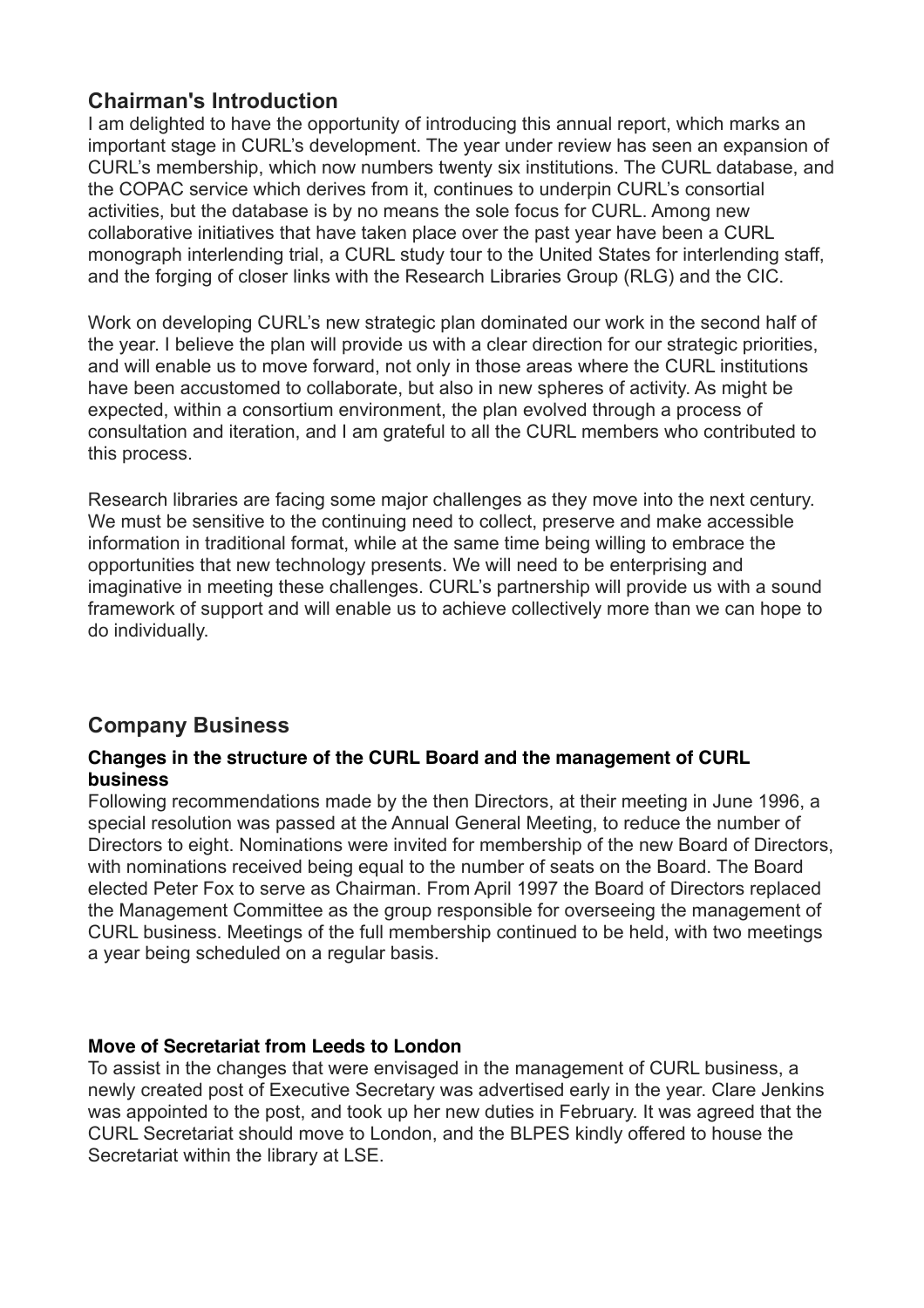#### **Strategic Plan**

With all the changes that had taken place, it was timely that CURL should review its strategic direction. The CURL meeting in March 1977 (the first of the new-style member's meetings) focused on what members believed should be CURL's strategic goals for over the next three years and from this meeting there emerged a draft strategic plan. A consultation period followed, during the summer months, with modifications being made to the plan in the light of members' comments, and by the end of the reporting year a draft was ready to be taken to the members' meeting in September 1997 for ratification and formal adoption. Under this plan, CURL has identified five key areas on which to focus its attention: Resource description and discovery; Access to CURL resources; Resource management; Raising awareness; and Membership services.

### **The year's highlights**

### **Resource description and discovery**

#### **The database**

The CURL database, and the COPAC service that has been developed from it, continued to be one of CURL's primary activities. The Database Management Committee, chaired by Clive Field, has been instrumental in identifying priorities and setting tight, but realisable goals. The working relationship between CURL and staff at Manchester Computing has been cemented, and regular visits to Manchester by Anne Mealia, the CURL Database Officer, have undoubtedly been a major factor in this respect.

The addition of more libraries' data to the database remains the current priority. 1996-7 saw the addition of the holdings of Imperial College, the University of London, Nottingham, and University College London. Data loading is running according to schedule, and we expect that all the remaining CURL libraries will have been added to the database, and to COPAC, by the end of 1998.

### **COPAC**

Use of the COPAC service grew steadily over the course of the year, and the total number searches on the Web in 1996-7 was nearly six times higher than in the previous year.

The COPAC Policy Group continued to provide ongoing support and infusion of ideas for the development of the COPAC service, and CURL is grateful to them for this valuable contribution.

A first-stage evaluation of the COPAC service was carried out in October by the Department of Information and Library Management, University of Northumbria. Its findings showed that COPAC was viewed favourably by those who use it, but that publicity about the service needed to be improved to promote awareness among other potential users. The report also made recommendations about improvements to the user interface. There was a recognition that the Northumbria evaluation had been a brief and preliminary investigation, and it was recommended that a further, more detailed study should be commissioned in due course.

A bid for funding, submitted to JISC by the COPAC Project team and CURL, was successful, and the Tavistock Institute was awarded the contract, through a limited tendering process, to carry out a second stage evaluation in the autumn of 1997.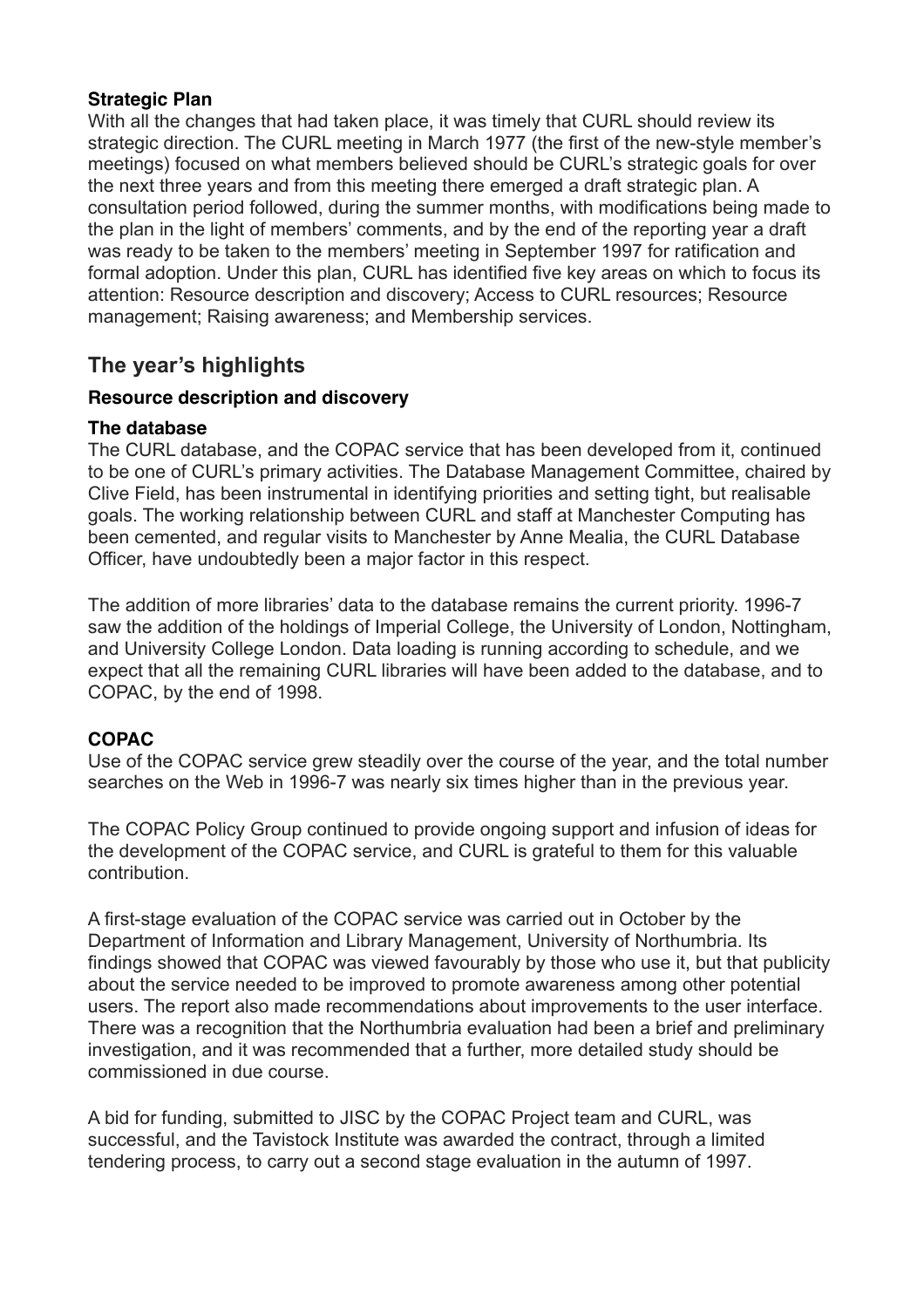Technological developments have included a Z39.50 target for COPAC, and work is underway on a Z39.50 interface to the CURL database for record retrieval purposes.

### **Strategic issues for future development of the database**

A number of strategic issues have been brought to light over the course of the year, some as a result of technological change, others through increased user expectations. They include the potential application of Z39.50 technology, and its implications for the longer term development of the CURL/COPAC databases; the availability of dynamic location information; and issues surrounding harmonisation of UK/US MARC, particularly given the growing trend for UK libraries to adopt US MARC when they migrate to the next generation of library systems. The CURL monograph interlending trial also highlighted some deficiencies in COPAC, if it is to be used as an interlending tool, and these, too, will need to be considered over the coming year.

### **Access to CURL resources**

### **ILL monograph trial**

A pilot scheme for monograph interlending was launched in April 1997 for a period of six months. Six CURL libraries participated as lenders and borrowers (Cambridge, Edinburgh, Glasgow, Leeds, Oxford and Trinity College Dublin and a further three CURL libraries (Birmingham, Manchester, Sheffield) and one non-CURL library (Lancaster) participated as borrowers only. The aim of the project was to establish the feasibility of developing a monograph interlending service, based on COPAC. Jacqui Dowd, from Glasgow University Library was seconded to the project as project officer.

The trial was not without its problems. Technical difficulties arose for some over the use of email as the primary means of communication, and the lack of location information on COPAC meant that the availability of an item at the point of request could not be confirmed unless further catalogue checks were made. Nevertheless, some valuable data has been collected, and the experiment has given some pointers on changes that will need to be made to the original methodology before a full interlending service can be introduced.

### **Heritage Lottery Fund**

With help from an external consultant, CURL submitted an application, in May 1997, to the Heritage Lottery Fund, for funding for a feasibility study to see how access to CURL resources could be widened through a programme of retrospective conversion.

### **Resource Management**

### **Guide to collections**

The Guide to research collections of member libraries, ably edited by Oliver Pickering at Leeds, was published towards the end of 1996. The Guide provides a good overview of some of the collection strengths of the CURL libraries. By the time of its publication, however, CURL's membership had already expanded beyond the level represented in the Guide, and, if we are to produce a more up-to-date picture of the CURL resources, a new edition will be needed. Current thinking is that future editions should be published on the Web.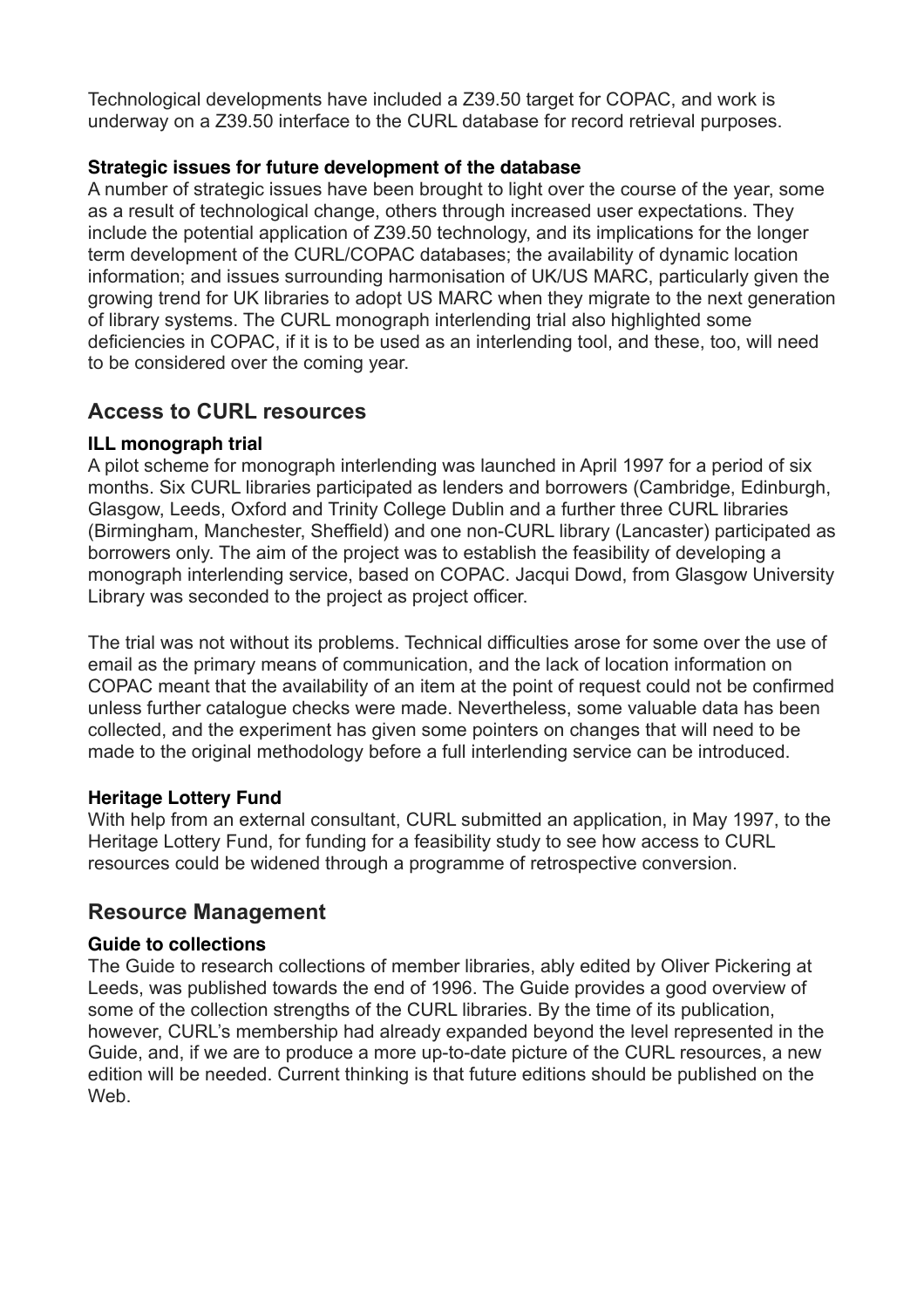### **Raising awareness**

### **CURL's contributions to wider national and international debate**

During the course of the year CURL took part in the consultation process on a number of issues relating to libraries and their role in providing research support. Responses were sent to the British Library over charging policies and to the Department of National Heritage, in response to its consultation paper on Legal deposit. Members of the CURL Board also met with Michael Anderson to discuss the development of a national or regional strategy for library provision for researchers. Ideas that emerged during the course of this meeting fed into the deliberations of the Anderson Task Force.

### **International links**

### **RLG**

CURL's close links with RLG continued to be fostered by the presence of Nancy Elkington in the UK. Several CURL members attended the RLG Annual Meeting in Chicago in May 1997. This year saw the start of the one-year all-inclusive agreement between CURL and RLG, whereby, for a fixed fee, all CURL members were entitled to unlimited use of the RLG database for record retrieval plus public access through Eureka, for resource discovery. As is often the case in the first year of a new service, initial take up proved slower than had been hoped, and in the early months there were teething troubles with communication links and connection speed – problems which have now largely been resolved. As the year drew to a close, negotiations were underway between CURL and RLG to renew the arrangement, with minor modifications, for a second year.

RLG's new digitisation initiative, taking as its theme global immigration, was launched during the course of the year. Four CURL libraries – British Library, Liverpool, LSE, and the National Library of Wales all expressed interest in participating in the project, and all were successful in their bid to be included.

### **CIC**

CURL members were present at a meeting with representatives from the CIC, hosted by JISC in Warwick at the end of April. We took the opportunity of the CIC visit to arrange a further meeting between CIC and CURL member representatives, following on immediately after the JISC meeting, to find out more about the way the CIC consortium operates, and to explore strategic issues that are of mutual interest.

### **Membership services**

### **New members**

Approval had been given, in June 1996, to applications for full membership from the Universities of Durham, Newcastle, Nottingham, Southampton and Warwick, and these were all formally received into membership in the autumn. Towards the end of 1996, the University of Liverpool and King's College, London became members, bringing the total number of full members to twenty. In addition, the Wellcome Institute joined as an Associate member, and SOAS as a co-operating member.

### **Site visits**

The growth in membership prompted a series of site visits to new member libraries. Between October and December, Andrew Cooper and Nancy Elkington visited the libraries at Durham, Newcastle, Nottingham, Southampton and Warwick. Site visits were also made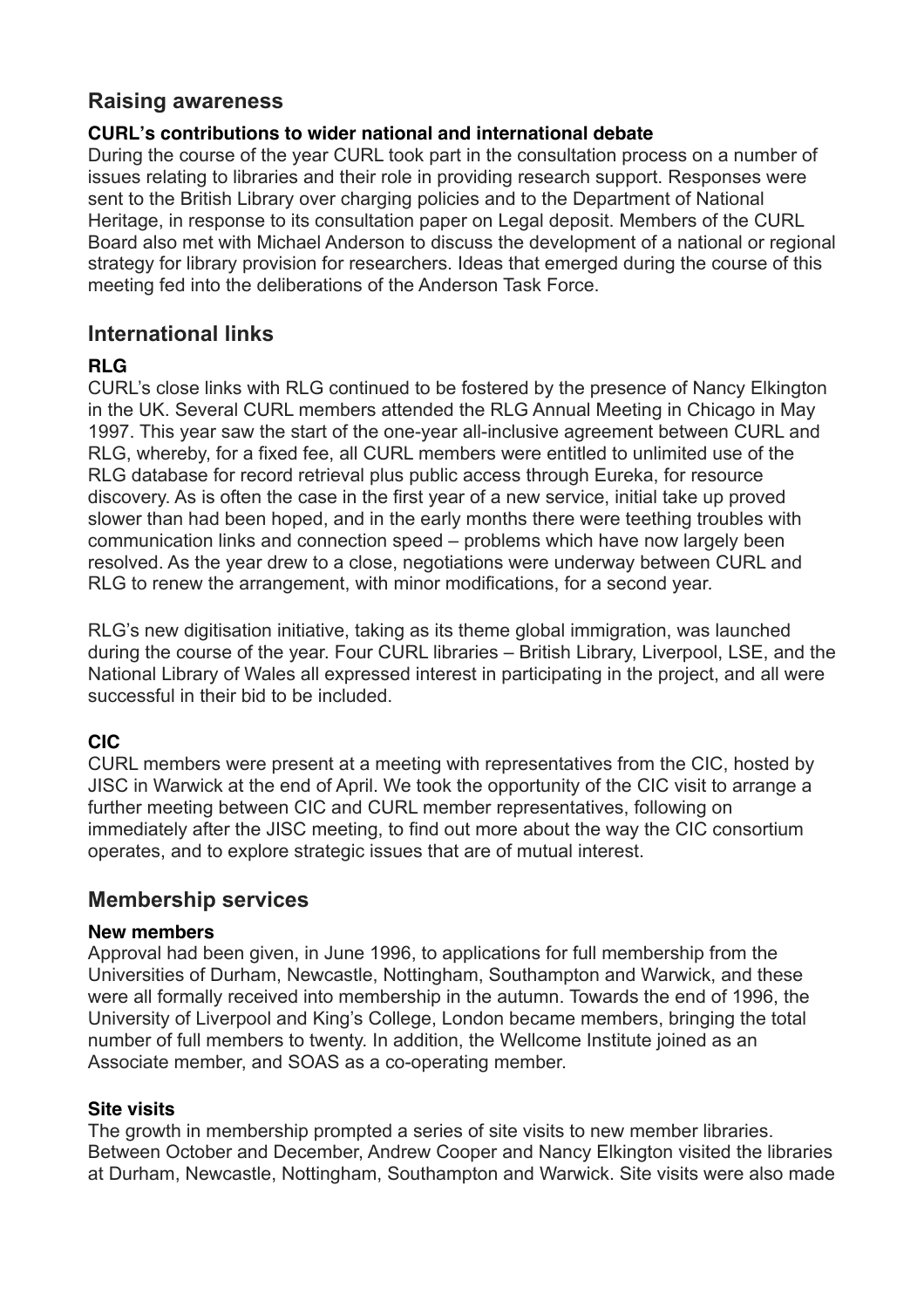by Clare Jenkins, Anne Mealia and Nancy Elkington to Liverpool and King's College London.

### **ILL Study Tour Visit to US libraries**

During February 1997 members of CURL libraries were invited to participate in a Study Tour of RLG/SHARES member institutions in the US in order to visit the inter library loans departments and gain a better understanding of resource sharing practices in the US. Participants included members of the CURL ILL Working Party as well as members of the LAMDA board.

The Study Group visited the MINITEX service at the University of Minnesota in Minneapolis, Princeton, the State University of New York at Stony Brook, the University of Pennsylvania, the Philadelphia Museum of Art and the Library of Congress. The visit also included participation in an RLG International Task Force meeting, and the RLG SHARES Roundtable and RLG COLLECT meetings in Washington.

The visit was extremely useful in demonstrating the very different resource sharing culture which operates in the US and to provided the opportunity to observe some very interesting projects. The experience gained also highlighted some resource issues for the proposed CURL ILL trial (April-September 1997), and these were taken into account before the trial was launched.

### **OCLC**

Discussions with OCLC over changes in the CURL/OCLC relationship were ongoing throughout the year. It had been hoped that these discussions would reach a satisfactory conclusion by the end of June, but in the event, this proved not to be possible. OCLC agreed to extend the existing CURL/OCLC agreement until the end of 1997.

### **Special Collections Group**

The Special Collections group met twice during the year, at Edinburgh in October and at BLPES in April. Since the Group was set up in 1995 its meetings have provided members with the opportunity to visit other CURL libraries and to compare working practices.

### **Staff Development Group**

The work of the Staff Development Group, chaired by Michael Hannon, culminated in a very successful conference, held in Sheffield in June. Attended by some seventy delegates, the conference provided subject librarians with an opportunity to exchange experiences with their peers in other CURL libraries. The Staff Development Group came away with an action plan that fed in to CURL's new strategic plan, and provided the Group with a full agenda for the coming year.

### **Wolfson Technology Resource Centres**

Following CURL's successful bid to the Wolfson Foundation for funding to improve IT facilities, work was undertaken to make available Wolfson Technology Resource Centres in libraries at Cambridge, Birmingham, Edinburgh, Glasgow, Imperial College, Leeds, London School of Economics, Manchester, Sheffield, and University College London. CURL is very grateful to the Wolfson Foundation for its generous contribution of £450,000 to support the development of these resource centres. The newer CURL members were also given the opportunity to bid to Wolfson for funding under this initiative, and the Wolfson Foundation trustees are considering bids from four further CURL institutions.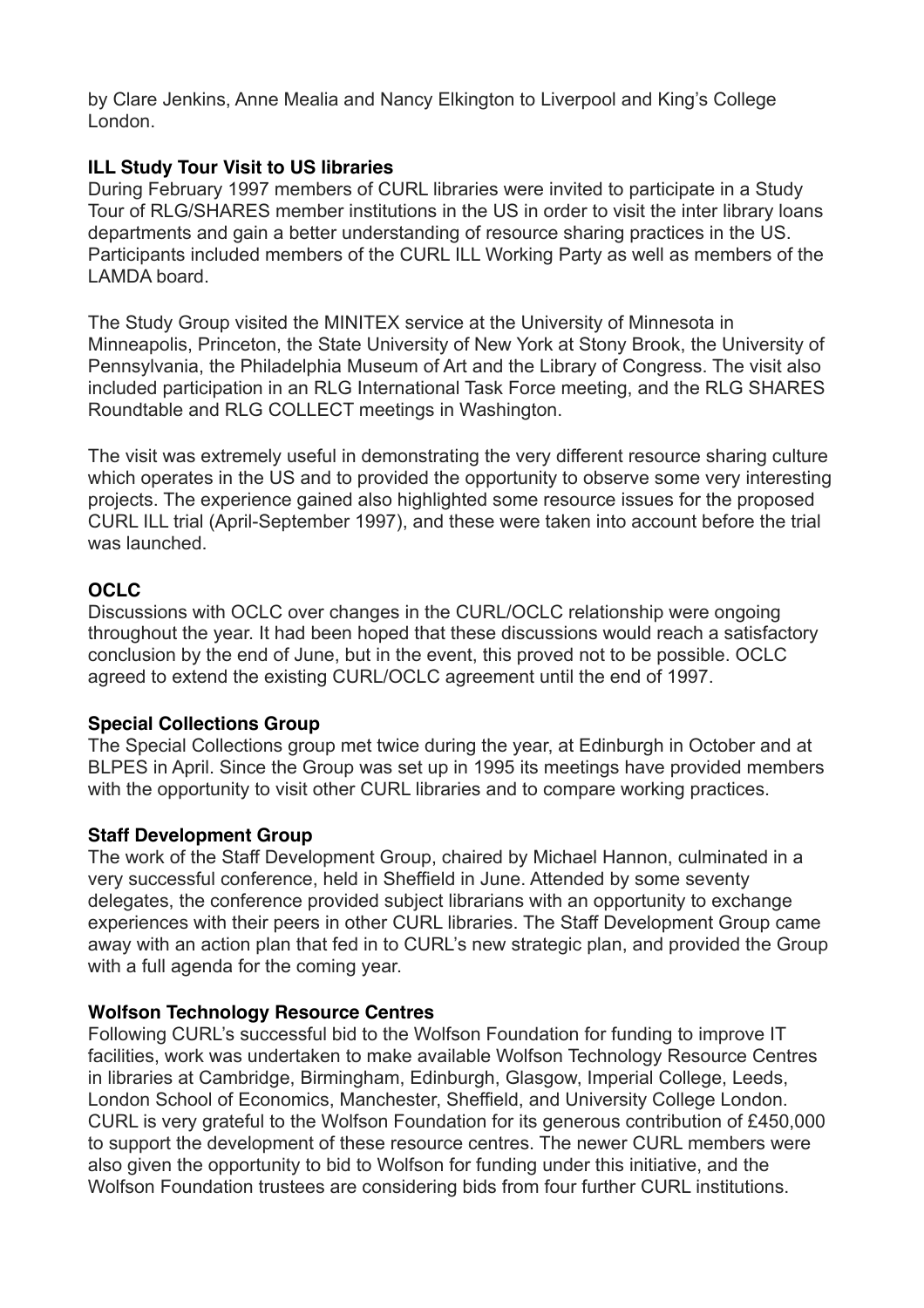#### **People**

Reg Carr relinquished the office of Honorary Secretary, which he held for five years, on the appointment of Clare Jenkins as Executive Secretary.

Andrew Cooper, who had served as CURL's Assistant Secretary, on secondment, between January 1994 and January 1997, reverted to a full-time post at Leeds in February.

Henry Heaney stood down as Chairman of CURL, after serving in this capacity for two years.

Brenda Moon retired from her post as Librarian at Edinburgh University in December 1996. Brenda was a founder member of CURL, and Chairman between December 1991 and November 1995. It was fitting that the last CURL meeting she attended should be held in Edinburgh, where all the CURL librarians were able to bid her farewell.

Elsewhere within the CURL membership we saw the retirement of David Vaisey from Oxford, and David Miller from Nottingham.

CURL is grateful to them all for the contribution they made to the work of the Consortium.

New librarians were appointed at four of the CURL libraries during the course of the year. Reg Carr moved from Leeds to Oxford, to take up the newly created post of Director of University Library Services and Bodley's Librarian; Ian Mowat moved from Newcastle to Edinburgh; Tom Graham left York to fill the vacancy at Newcastle; and Lynne Brindley succeeded Reg Carr as Dean of Information Strategy and Librarian, at Leeds

#### **Membership**

The twenty member institutions at 31 July 1997 were: the universities of Birmingham, Cambridge, Durham, Edinburgh, Glasgow, Leeds, Liverpool, London, Manchester, Newcastle, Nottingham, Oxford, Sheffield, Southampton, Warwick, and Imperial College London, King's College London, London School of Economics, University College London and Trinity College Dublin.

The British Library, the National Libraries of Scotland and Wales and the Wellcome Institute were Associate members of CURL. The School of Advanced Study and the School of Oriental and African Studies, both of the University of London were Co-operating **Members** 

#### **Directors**

Directors The Directors during the year were:

Dr Clive Field Mr Peter Fox Miss Brenda Moon (resigned 31.12.96) Mr Henry Heaney (resigned 26.3.97) Mr Reg Carr Mrs Emma Robinson (resigned 26.3.97)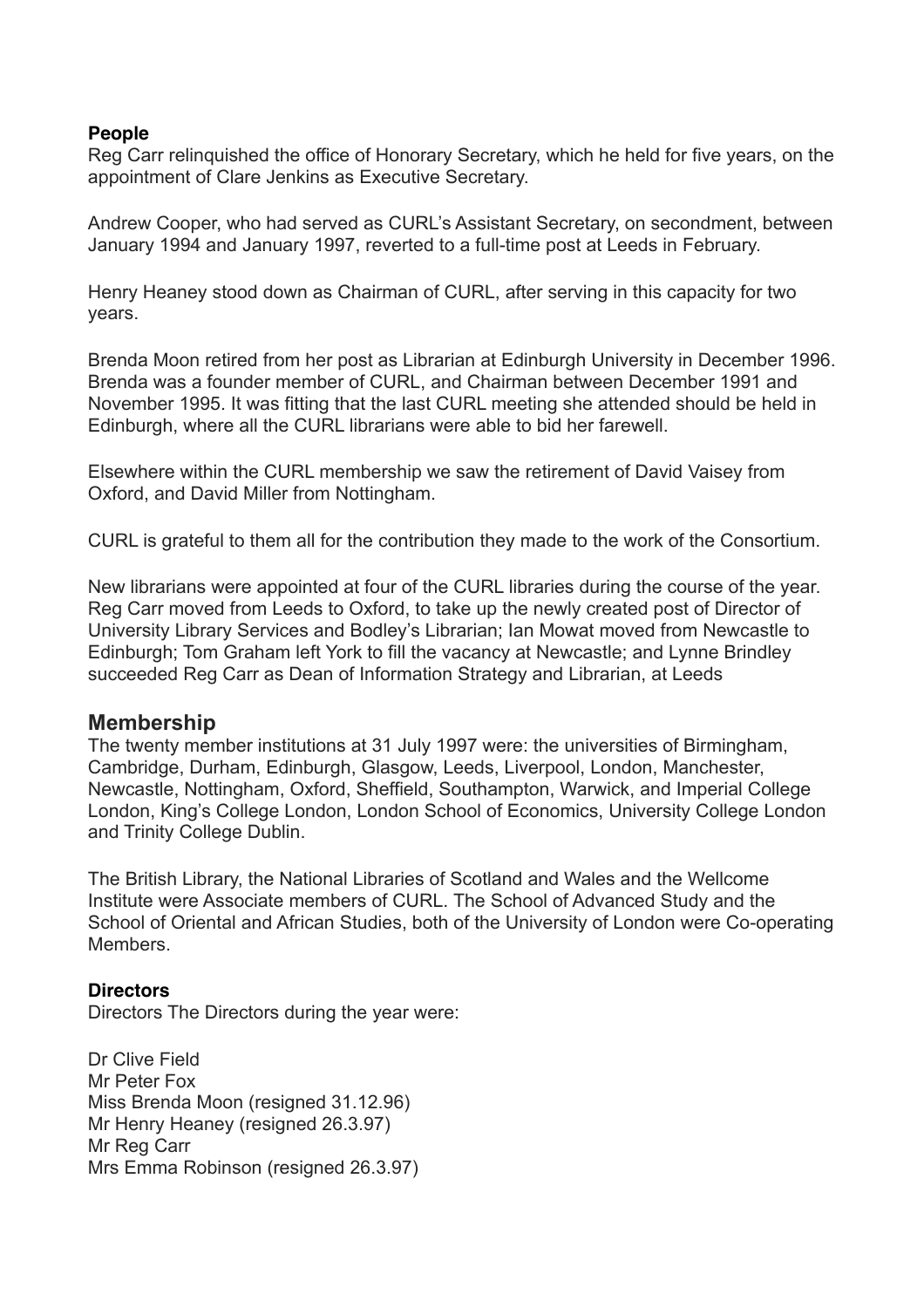Mr Chris Hunt (resigned 26.3.97) Mr David Vaisey (resigned 31.12.96) Ms Magda Czigany (resigned 26.3.97) Mr Frederick Friend Ms Lynne Brindley Mr William Simpson (resigned 26.3.97) Mr Michael Hannon Mr Bernard Naylor (appointed 1.9.96) Dr John Hall (resigned 26.3.97) Mr Ian Mowat (appointed 1.12.96 resigned 26.3.97) Ms F Thomson (appointed 1.9.96) Dr John Henshall (appointed 1.9.96 resigned 26.3.97) Ms Anne Bell (appointed 18.2.97 resigned 26.3.97) Mr Roger Davis (appointed 1.3.97 resigned 26.3.97)

### **Meetings of CURL**

**The Board of Directors met on the following occasions:** 19 September 1996 - Sheffield

12 December 1996 - Edinburgh

26 March 1997 - Birmingham

### **The Management Committee (reconstituted as the Board of Directors after March 26 1997) met on:**

18 September 1996 - Sheffield

11 December 1996 - BLPES

29 January 1997 - UCL

25 March 1997 - Birmingham

1 May 1997 - Warwick

28 May 1997 - BLPES

16 July 1997 - UCL

**The Annual General Meeting**

26 March 1997 - Birmingham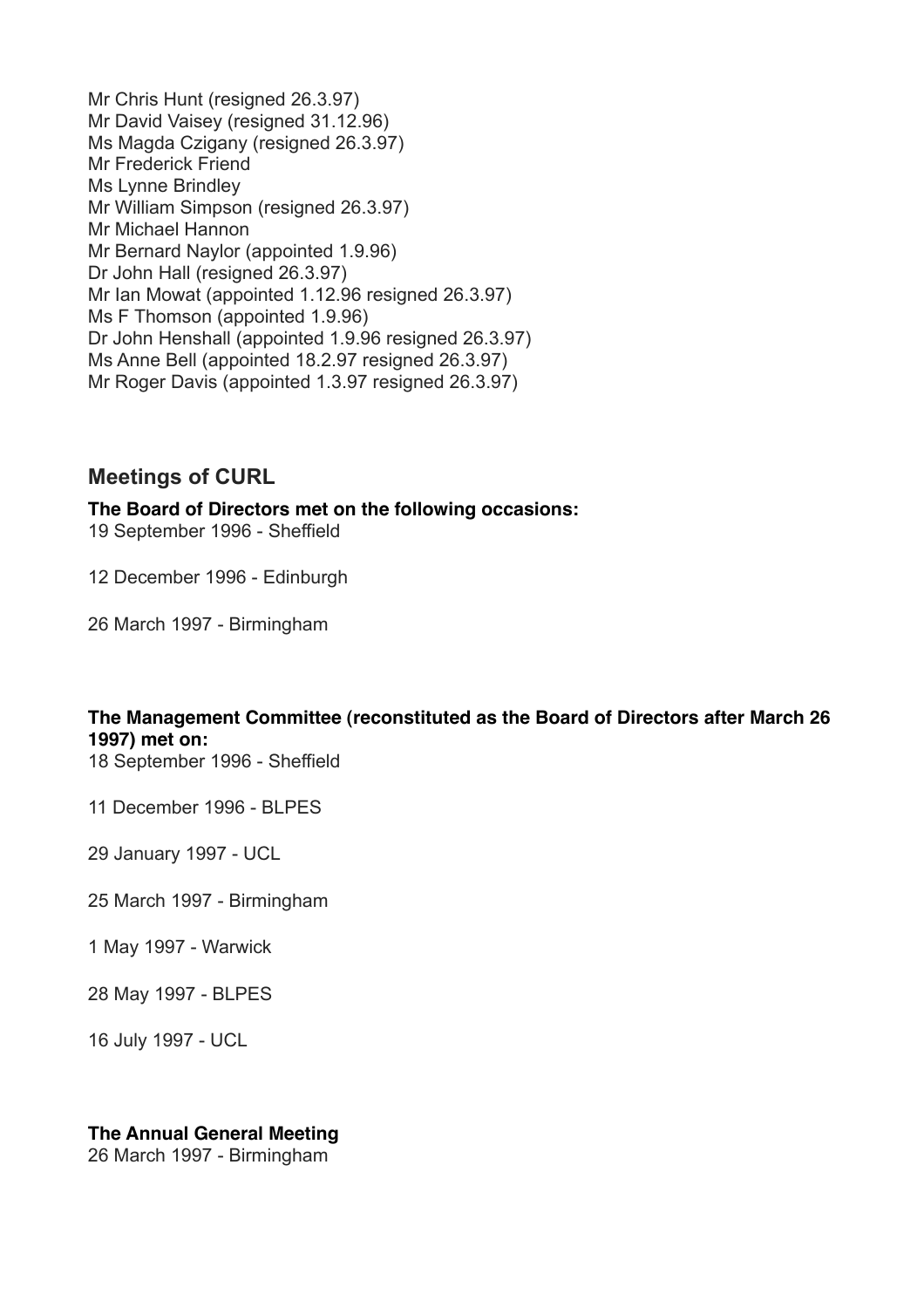## **Summary statement of financial activities: Year ended 31 July 1997 Unaudited**

|                                                                                  | 1997         | 1996    |
|----------------------------------------------------------------------------------|--------------|---------|
|                                                                                  | £            | £       |
| Income and expenditure                                                           |              |         |
| Incoming resources                                                               |              |         |
| Subscriptions                                                                    | 171,906      | 116,000 |
| User charges                                                                     | 100,865      | 78,038  |
| <b>CURL</b> guide                                                                | 5,784        |         |
| RLIN search charge                                                               | 122,453      |         |
|                                                                                  | 401,008      | 194,038 |
| <b>Resources used</b>                                                            |              |         |
| <b>Staff Costs</b>                                                               | 68,970       | 54,408  |
| <b>Administrative Costs</b>                                                      | 13,080 7,086 | 7,086   |
| Membership activities                                                            | 40,304       | 7,508   |
| Database expenditure                                                             | 267,294      | 162,466 |
|                                                                                  | 389,648      | 231,468 |
| Net incoming (outgoing) re-<br>sources for the year and net<br>movement in funds | 11,360       | 37,430  |
| Balance brought forward at 1<br>August 1996                                      | 71,045       | 108,475 |
| Balance carried forward at 31<br><b>July 1997</b>                                | 82,405       | 71,045  |